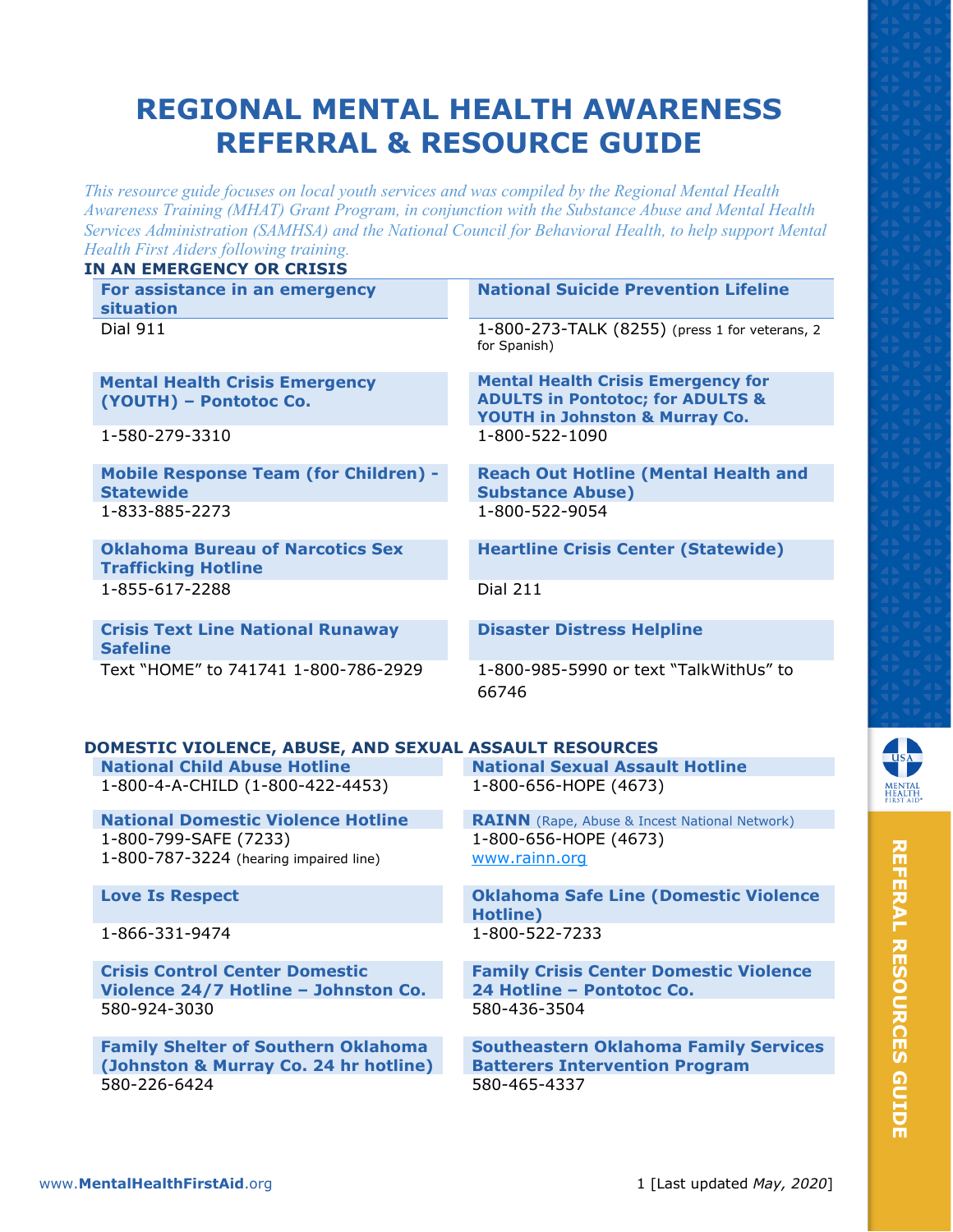#### **MEDICAL RESOURCES**

**Ada Health First, INC**

580-279-1788

**Arbuckle Family Health, APRN-CNP, LLC – Murray Co.** 580-279-9718

**Chickasaw Nation Medical Center – Ada Location** 580-436-3980

**Family Health Center of Southern Oklahoma – Johnston Co.** 580-371-2343 580-332-2323

**Mercy Hospital Tishomingo<br>
580-371-2327<br>
580-371-9117<br>
580-371-9117** 580-371-2327

**Arbuckle Memorial Hospital – Murray Co.** 580-622-2161

**ArbuckleMED Urgent Care – Murray Co.**

580-622-6134

**Chickasaw Nation Medical Center – Tishomingo Clinic** 580-371-2361

**Mercy Hospital Ada**

580-436-4400 580-443-3533

**Urgent Care of Ada Urgent Care Family Care of Milburn**

| <b>BEHAVIORAL HEALTH TREATMENT RESOURCES</b>                                                   |              |                                              |              |                           |              |                           |              | <b>DESCRIPTION</b>        |                           |                                 |
|------------------------------------------------------------------------------------------------|--------------|----------------------------------------------|--------------|---------------------------|--------------|---------------------------|--------------|---------------------------|---------------------------|---------------------------------|
| <b>NAME</b>                                                                                    | <b>PHONE</b> | <b>ADDRESS</b>                               | Youth        | Adults                    | Families     | Outpatient                | Inpatient    | Substance<br>Abuse        | Mental<br>Health          | Interpersona<br><b>Violence</b> |
| Addiction and Behavioral<br><b>Health Center</b>                                               | 580-332-3001 | 230 E. 12th St.<br>Ada, OK                   | $\mathsf{x}$ | $\boldsymbol{\mathsf{x}}$ | $\mathsf{x}$ | $\boldsymbol{\mathsf{x}}$ |              | X                         | $\mathsf{x}$              |                                 |
| Aalhakoffichi (A Place for<br>Healing) Chickasaw Nation<br>Adolescent Transitional Living Ctr. | 405-331-2300 | 111 Arrowhead Dr.<br>Pauls Valley, OK        | $\mathsf{x}$ |                           | $\mathsf{x}$ | $\times$                  | $\mathsf{x}$ | $\mathsf{x}$              | $\mathsf{x}$              |                                 |
| Biofeedback and Counseling                                                                     | 580-436-7120 | 2100 N. Broadway<br>Ada, OK                  | $\mathsf{x}$ | $\mathsf{x}$              |              | $\boldsymbol{\mathsf{x}}$ |              |                           | $\boldsymbol{\mathsf{x}}$ |                                 |
| <b>Chickasaw Nation Behavioral</b><br>Health                                                   | 580-371-2392 | 817 E. 6 <sup>th</sup> St.<br>Tishomingo, OK | $\mathsf{x}$ | $\mathsf{x}$              | $\mathsf{x}$ | $\mathsf{x}$              |              |                           | $\mathsf{x}$              |                                 |
| <b>Chickasaw Nation Behavioral</b><br>Health                                                   | 580-421-4591 | 1921 Stonecipher<br>Blvd., Ada, OK           | $\mathsf{x}$ | $\boldsymbol{\mathsf{x}}$ | $\mathsf{x}$ | $\boldsymbol{\mathsf{x}}$ |              |                           | X                         |                                 |
| Chickasaw Nation Healthy<br>Lifestyles                                                         | 580-332-6345 | 3115 E. Arlington<br>Blvd, Bdg 1, Ada, OK    |              | $\mathsf{x}$              | $\mathsf{x}$ |                           | $\mathsf{x}$ | $\mathsf{x}$              | $\mathsf{x}$              |                                 |
| Chickasaw Nation Outpatient<br><b>Services</b>                                                 | 580-436-1222 | 1300 Hoppe Blvd,<br>Ste 6, Ada, OK           | $\mathsf{x}$ |                           | $\mathsf{x}$ | $\boldsymbol{\mathsf{x}}$ |              | $\mathsf{x}$              | $\mathsf{x}$              |                                 |
| <b>Chickasaw Nation Violence</b><br>Prev. Services                                             | 580-272-5580 | 1400 Hoppe Blvd,<br>Ste 3, Ada, OK           | $\mathsf{x}$ | $\mathsf{x}$              |              | $\boldsymbol{\mathsf{x}}$ |              |                           |                           | X                               |
| Children's Justice Center                                                                      | 405-262-0202 | 7905 E. Hwy 66<br>El Reno, OK                | $\mathsf{x}$ |                           |              | $\mathsf{x}$              | $\mathsf{x}$ | X                         |                           |                                 |
| Children's Recovery Center                                                                     | 405-573-3819 | 320 12 <sup>th</sup> Ave. NE<br>Norman, OK   | $\mathsf{x}$ |                           |              |                           | $\mathsf{x}$ | $\boldsymbol{\mathsf{x}}$ | $\mathsf{x}$              |                                 |



**REFERAL RESOURCES GUIDE REFERAL RESOURCES GUIDE**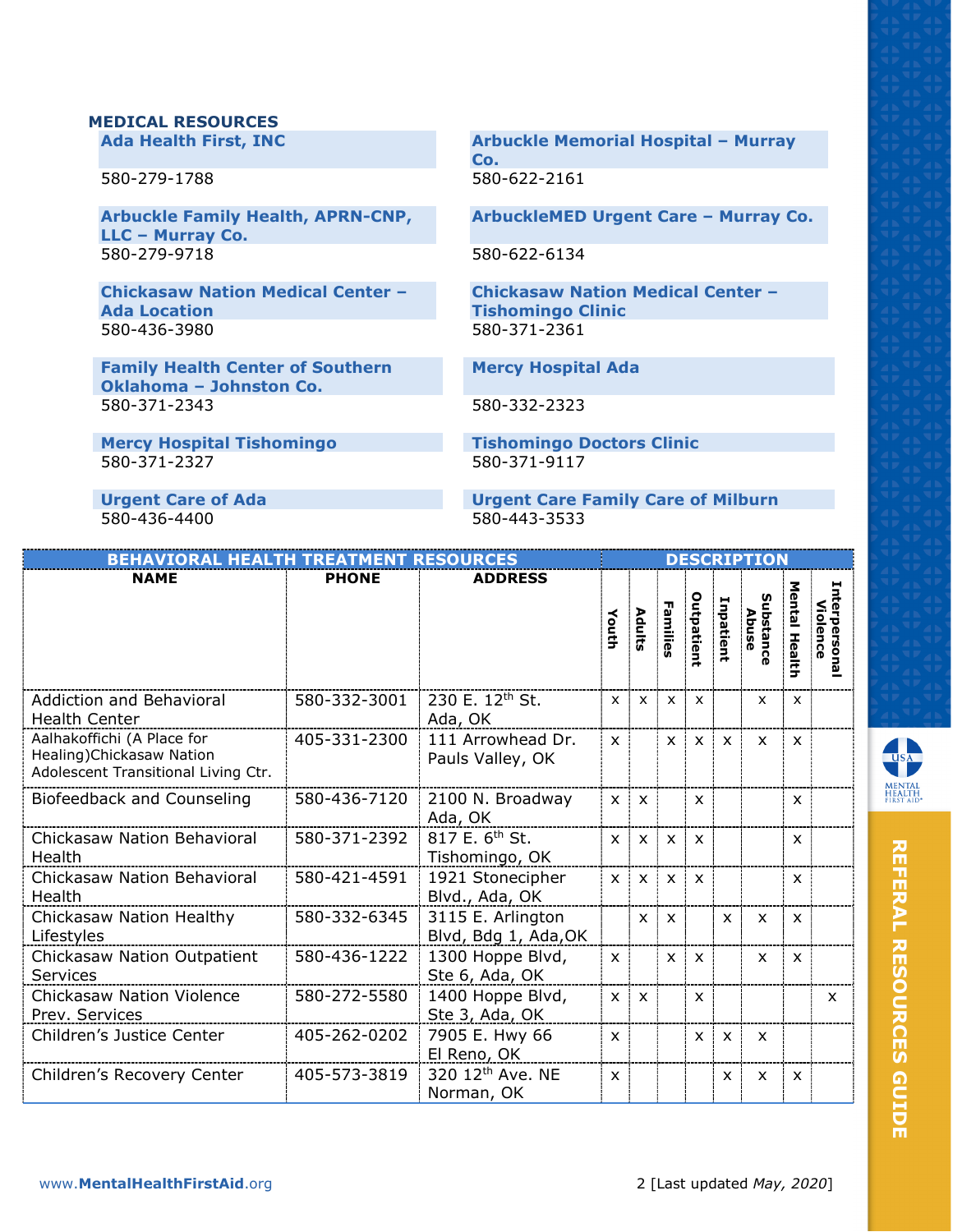| <b>BEHAVIORAL HEALTH TREATMENT RESOURCES</b>                                                |              |                                            |                           |                           |                           |                           |              | <b>DESCRIPTION</b> |                |                           |
|---------------------------------------------------------------------------------------------|--------------|--------------------------------------------|---------------------------|---------------------------|---------------------------|---------------------------|--------------|--------------------|----------------|---------------------------|
| <b>NAME</b>                                                                                 | <b>PHONE</b> | <b>ADDRESS</b>                             | Youth                     | Adults                    | Families                  | Outpatient                | Inpatient    | Substance<br>Abuse | Mental Health  | Interpersonal<br>Violence |
| Counseling, Inc.                                                                            | 580-371-3551 | 102 N. Neshoba St.<br>Tishomingo, OK       | $\mathsf{x}$              | X                         | X                         | X                         |              |                    | X              |                           |
| Davis Health                                                                                | 580-369-2803 | 107 S. 3rd St.<br>Davis, OK                | X                         | X                         | X                         | $\boldsymbol{\mathsf{X}}$ |              | X                  | X              |                           |
| Family Health Center of<br>Southern Oklahoma                                                | 580-371-2343 | 610 E. 24th St.<br>Tishomingo, OK          | $\mathsf{x}$              | $\boldsymbol{\mathsf{x}}$ | $\mathsf{x}$              | $\boldsymbol{\mathsf{x}}$ |              |                    | X              |                           |
| Jack Brown Treatment Center                                                                 | 918-453-5500 | 1397 Missionary Circle,<br>Tahlequah, OK   | $\mathsf{x}$              |                           |                           |                           | $\mathsf{x}$ | X                  |                |                           |
| The Jetty Counseling Center                                                                 | 580-279-1321 | 124 S. Broadway, Ste.<br>402, Ada, OK      | X.                        | $\mathsf{X}$              | $\mathsf{X}$              | $\mathsf{X}$              |              | X                  | X              |                           |
| Lighthouse Behavioral<br><b>Wellness Centers</b><br>(formerly MHSSO)                        | 580-436-2690 | 301 W. 4th St.<br>Ada, OK                  | $\boldsymbol{\mathsf{x}}$ | $\boldsymbol{\mathsf{x}}$ | $\boldsymbol{\mathsf{x}}$ | $\boldsymbol{\mathsf{x}}$ |              | X                  | X              |                           |
| Lighthouse Behavioral<br><b>Wellness Centers</b><br>(formerly MHSSO)                        | 580-371-3019 | 108 W. Main St.<br>Tishomingo, OK          | $\mathsf{X}$              | $\mathsf{x}$              | $\mathsf{x}$              | $\mathsf{x}$              |              | x                  | $\mathsf{x}$   |                           |
| Multi-County Counseling                                                                     | 580-235-0210 | 314 S. Broadway Ave<br>#106, Ada, OK       | $\mathsf{x}$              | $\boldsymbol{\mathsf{x}}$ | $\mathsf{x}$              | $\mathsf{x}$              |              | x                  | X              |                           |
| Oklahoma Families First                                                                     | 580-310-9000 | 1705 S. Cradduck<br>Ada, OK                | X                         | X                         | X                         | $\times$                  |              | X                  | X              |                           |
| Our House MHSA                                                                              | 580-319-7694 | 115 East Main<br>Davis, OK                 | $\mathsf{x}$              | $\boldsymbol{\mathsf{x}}$ | X                         | X                         |              | x                  | X              |                           |
| Refuge Behavioral Health                                                                    | 580-371-0321 | 201 S. Murray St<br>Tishomingo, OK         | $\mathsf{x}$              | $\boldsymbol{\mathsf{x}}$ | $\boldsymbol{\mathsf{x}}$ | X                         |              | x                  | X              |                           |
| <b>Rolling Hills</b>                                                                        | 580-436-3600 | 1000 Rolling Hills<br>Ln, Ada, OK          | X                         | $\mathsf{x}$              | $\boldsymbol{\mathsf{x}}$ |                           | X            | X                  | $\mathsf{x}$   |                           |
| Southern Plains                                                                             | 405-217-8400 | 4201 24th Ave. NW<br>Norman, OK            | X                         |                           |                           |                           | X            |                    | X              |                           |
| Southeastern Oklahoma Family   580-235-0274<br>Services                                     |              | 1201-G Arlington<br>Ada, OK                | $x \mid$                  |                           | $x \mid x \mid x$         |                           |              | X                  | $\pmb{\times}$ |                           |
| Southeastern Oklahoma Family<br>Services                                                    | 580-622-2783 | 2600 W. Broadway<br>Sulphur, OK            | $\mathsf{x}$              | $\mathsf{x}$              | $\mathsf{x}$              | $\boldsymbol{\mathsf{x}}$ |              | X                  | X              |                           |
| Southeastern Oklahoma Family<br>Services                                                    | 580-371-3672 | 512 E. 24th St.<br>Tishomingo, OK          | X                         | $\boldsymbol{\mathsf{x}}$ | $\boldsymbol{\mathsf{x}}$ | $\boldsymbol{\mathsf{x}}$ |              | X                  | $\mathsf{x}$   |                           |
| Tulsa Boys Home, Inc.                                                                       | 918-245-0231 | 2727 S. 137th W.<br>Ave., Sand Springs, OK | X                         |                           |                           |                           | X            | X                  |                |                           |
| <b>Unity Point Counseling</b><br>Services & Resource Center<br>(formerly Ada Youth Shelter) | 580-436-6130 | 901 W. 18 <sup>th</sup> St.<br>Ada, OK     | X                         | $\mathsf{x}$              | $\pmb{\times}$            | $\boldsymbol{\mathsf{x}}$ |              | x                  | X              |                           |
| Jana J. Webb, LPC                                                                           | 580-559-1356 | 16050 CR 1565<br>Ada, OK 74820             | X.                        | $\mathsf{X}$              | $\mathsf{X}$              | $\mathsf{X}$              |              |                    | X              |                           |
| White Horse Ranch                                                                           | 580-994-5649 | 1601 Wilkie Rd.<br>Mooreland, OK           | X                         |                           |                           | $\mathsf{x}$              | X            | x                  | X              |                           |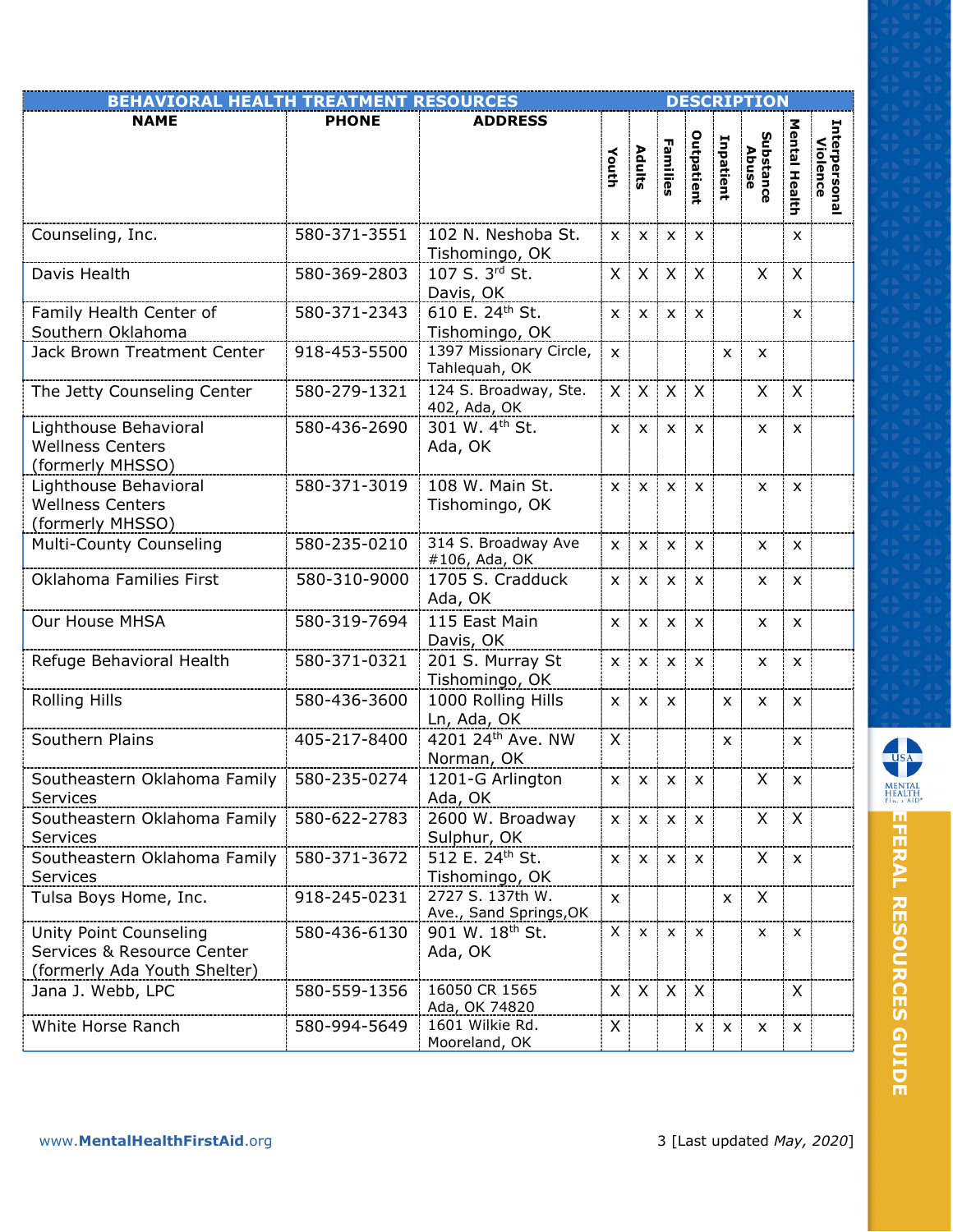### **ADDITIONAL TREATMENT RESOURCES**

#### **Online Youth Referral for Systems of Care program:** <https://systemsofcare.ou.edu/>

Steps to complete the online referral system:

- 1. Go to the link look for the blue box with a brain that says make a referral
- *2.* Make sure the family is aware of referral and fill in all required fields *\*\* it will not let you proceed unless the family is aware of the referral.*
- 3. Select the corresponding county from the drop down box on the referral page and select the appropriate resource for your area
- 4. Be sure to add as much detail in the situation including other referrals and interactions with other systems
- 5. Referral will be submitted to selected resource with contact to be made within 24-48 hours.

**SAMHSA's National Helpline** provides free, 24-hour information and referral assistance to treatment facilities, support groups, and community organizations. 1-800-662-HELP (4357)

**National Alliance on Mental Illness (NAMI) Information HelpLine** provides information and referral services. 1-800-950-NAMI (6264)

**National Council for Behavioral Health** can assist you in finding a local provider of behavioral health services and support. [www.theNationalCouncil.org](http://www.thenationalcouncil.org/) (click "Find a Provider")

## **OTHER RESOURCES**

| <b>Ada Boys and Girls Club</b>                         | <b>Ada Homeless Services</b>                                 |
|--------------------------------------------------------|--------------------------------------------------------------|
| 580-332-3717                                           | 580-272-0211                                                 |
| www.bgcada.com                                         | www.adahomelessservices.org                                  |
| <b>Ada Regional United Way</b>                         | <b>Be a Neighbor Initiative</b>                              |
| 580-332-2313                                           | https://beaneighbor.ok.gov/s/                                |
| www.adaunitedway.org                                   | <b>Dial 211</b>                                              |
| <b>Care Cottage (Child Advocacy Center</b>             | <b>Chickasaw Nation Boys &amp; Girls Club</b>                |
| in Pontotoc County)                                    | (Johnston County)                                            |
| 580-322-6677                                           | 580-371-0153                                                 |
| <b>Chickasaw Nation Boys &amp; Girls Club</b>          | <b>Chickasaw Nation Prevention Services</b>                  |
| (Murray County)                                        | (Pontotoc County)                                            |
| 580-622-8302                                           | https://chickasawn.net/Services/Prevention<br>-Services.aspx |
| <b>COPLINE - International Law</b>                     | <b>INCA Community Services Johnston</b>                      |
| <b>Enforcement Officers' Hotline</b>                   | <b>County</b>                                                |
| 1-800-COPLINE (1-800-267-5463)                         | 580-371-2352                                                 |
| <b>INCA Community Services Murray</b><br><b>County</b> | <b>Johnston County Health Department</b>                     |
| 580-622-5206                                           | 580-371-2470                                                 |